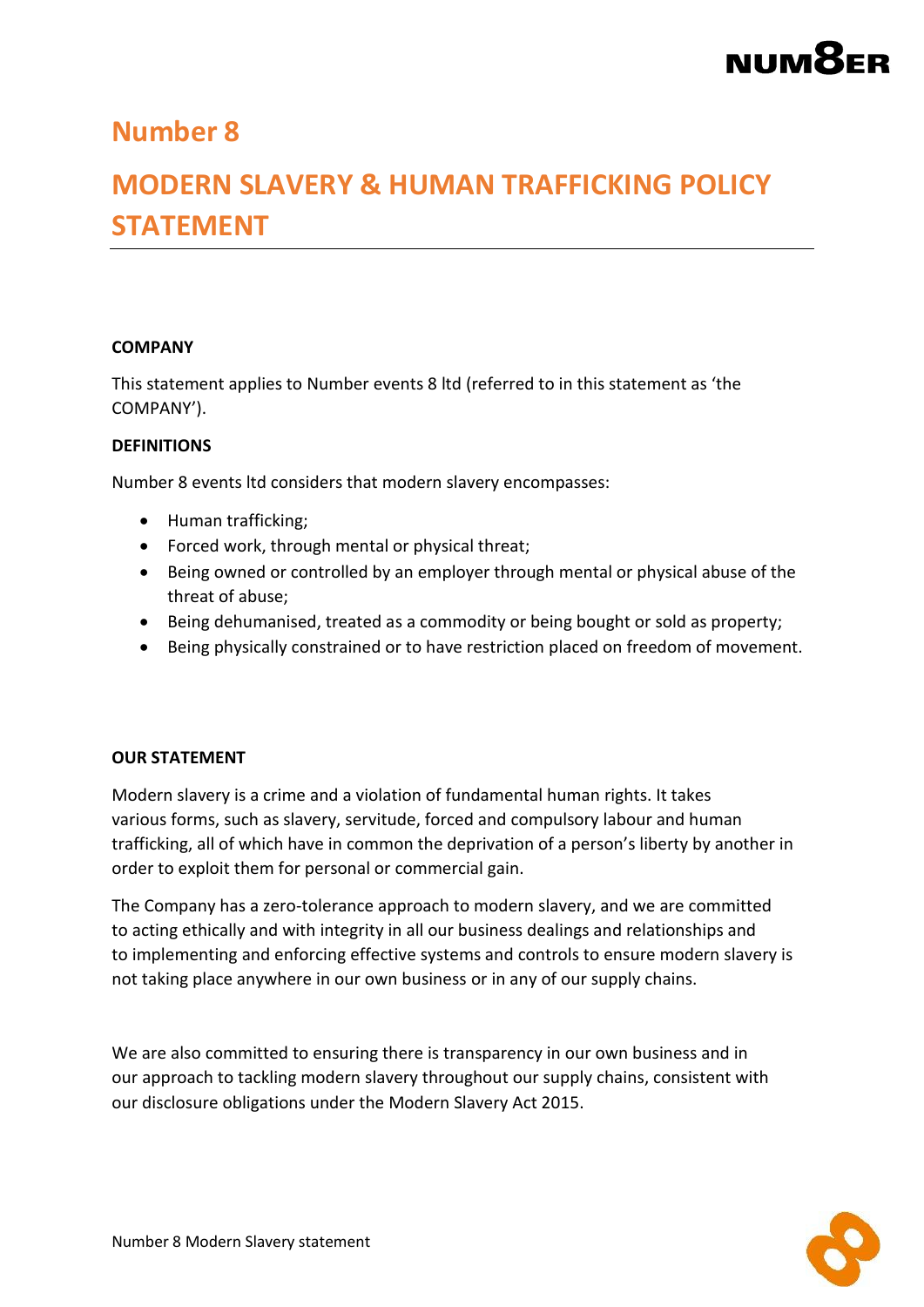### **NUM8**

We expect the same high standards from all of our contractors, suppliers and other business partners, and as part of our contracting processes, in the coming year we will include specific prohibitions against the use of forced, compulsory or trafficked labour, or anyone held in slavery or servitude, whether adults or children, and we expect that our suppliers will hold their own suppliers to the same high standards.

This policy applies to all persons working for us or on our behalf in any capacity, including employees at all levels, directors, officers, agency workers, seconded workers, volunteers, interns, agents, contractors, external consultants, third-party representatives and business partners.

This policy does not form part of any employee's contract of employment and we may amend it at any time.

#### **RESPONSIBILITY FOR THE POLICY**

The Company has overall responsibility for ensuring this policy complies with our legal and ethical obligations, and that all those under our control comply with it.

The Company has primary and day-to-day responsibility for implementing this policy, monitoring its use and effectiveness, dealing with any queries about it, and auditing internal control systems and procedures to ensure they are effective in countering modern slavery. Management at all levels are responsible for ensuring those reporting to them understand and comply with this policy and are given adequate and regular training on it and the issue of modern slavery in supply chains.

You are invited to comment on this policy and suggest ways in which it might be improved. Comments, suggestions and queries are encouraged and should be addressed to the Managing Director/CEO of Number 8 Events ltd.

#### **COMPLIANCE WITH THE POLICY**

You must ensure that you read, understand and comply with this policy. The prevention, detection and reporting of modern slavery in any part of our business or supply chains is the responsibility of all those working for us or under our control.

You are required to avoid any activity that might lead to, or suggest, a breach of this policy. You must notify your line manager OR a company Director as soon as possible if you believe or suspect that a conflict with this policy has occurred or may occur in the future. You are encouraged to raise concerns about any issue or suspicion of modern slavery in any parts of our business or supply chains of any supplier tier at the earliest

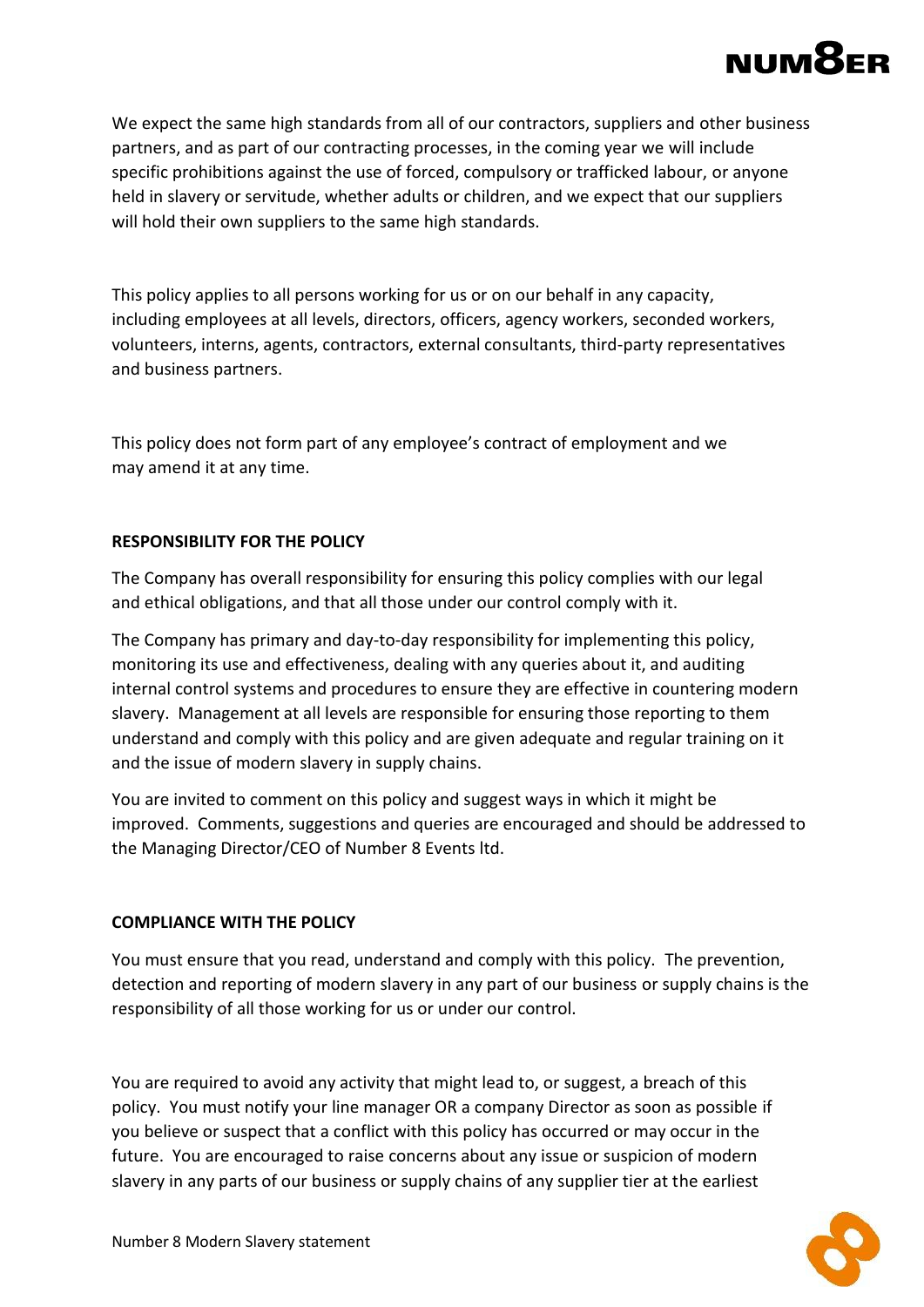### **NUM8**

possible stage. If you believe or suspect a breach of this policy has occurred or that it may occur, you must notify your line manager or company Director OR report it in accordance with our Whistleblowing Policy as soon as possible.

You should note that where appropriate, and with the welfare and safety of local workers as a priority, we will give support and guidance to our suppliers to help them address coercive, abusive and exploitative work practices in their own business and supply chains. If you are unsure about whether a particular act, the treatment of workers more generally, or their working conditions within any tier of our supply chains constitutes any of the various forms of modern slavery, raise it with your line manager or company Director.

We aim to encourage openness and will support anyone who raises genuine concerns in good faith under this policy, even if they turn out to be mistaken. We are committed to ensuring no one suffers any detrimental treatment as a result of reporting in good faith their suspicion that modern slavery of whatever form is or may be taking place in any part of our own business or in any of our supply chains.

Detrimental treatment includes dismissal, disciplinary action, threats or other unfavourable treatment connected with raising a concern.

If you believe that you have suffered any such treatment, you should inform your line manager immediately. If the matter is not remedied, and you are an employee, you should raise it formally using our Grievance Procedure, which can be found in the current employee handbook.

This Modern (Anti) Slavery Policy and Statement is intended for businesses in all countries, especially the United Kingdom.

#### **COMMUNICATION & AWARENESS OF THIS POLICY**

Training on this policy, and on the risk our business faces from modern slavery in its supply chains, forms part of the induction process for all individuals who work for us, and updates will be provided using established methods of communication between the business and you.

Our zero-tolerance approach to modern slavery must be communicated to all suppliers, contractors and business partners at the outset of our business relationship with them and reinforced as appropriate thereafter.